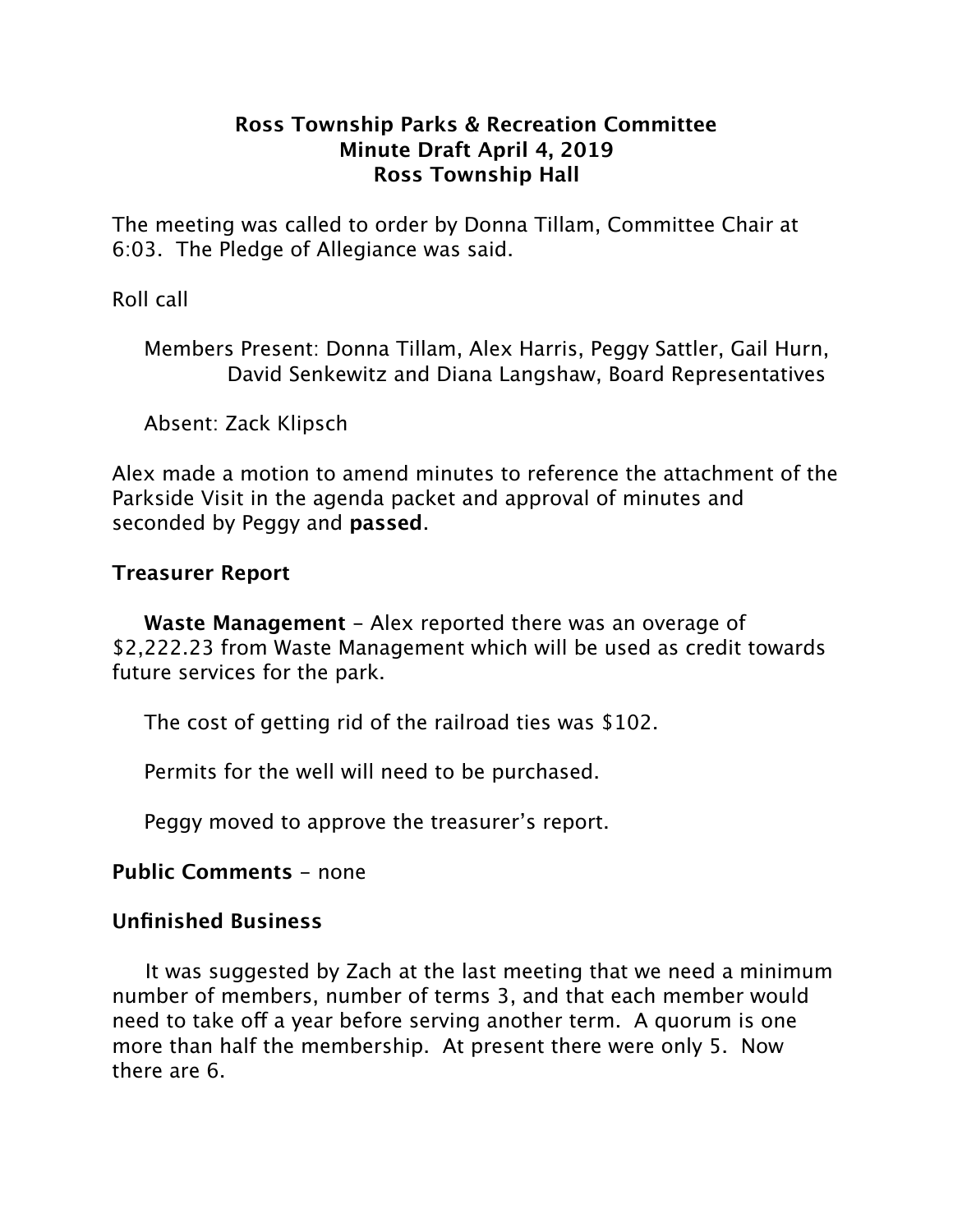#### **Bid Selection Approval**

 **Buoy bids** - The BOARD APPROVED the purchase from Gull Lake Marine.

 **Well House -** will be torn down - the pressure tank was not drained so was possibly ruined. May need to purchase a new one. The supervisor felt that we would put the new pressure tank in the maintenance room and new wiring would be installed to the well. Bids will be gotten for this work.

 **Picnic Table repairs** - Accepted Carter Lumber bid but it is only good for a month. Delivery is free and decided to have it delivered the day before needed so we did not have to rehandle. APPROVED BY BOARD.

**Beach recommendation** - In discussing erosion problem at the North end, John Kruezer from Stap Brothers recommended 3 options. (Attached) Stap Brothers - North end - \$12, 000. I few potential bidders decide not to do ramp and redo the middle of the South Beach - \$6,000-\$9,000. Several companies were contacted to bid for this work. They were either not interested, had other work, or didn't do that type of work. Report from Paul Schram from DNR grant (he suggested to post it for a bid and make it a grant) patch job first and then possibly post grant. David wanted us to consider a compromise of options 2 and 3 maybe for \$6,000 and put in recommendation to the Ross Township Board. Committee recommends that we pare down number option3 - 3 feet on each side instead of 6 feet. Alex motioned to recommend to the board option 3 and possibly add number 2 to keep at \$6,000 giving them both options. Peggy seconded and recommendation was **passed.**

 **DNR grants -** the park plan has not been updated so we are not eligible. The township also does not have funds to do a grant as there are no matching funds available. The plan is to do the park updates this year.

 **Park Work Day** - Peggy motioned for a Ross Township work day on May 18, 2019 and Gail Hurn seconded.

 **Marijuana strip -** Peggy is going to have a "No Marijuana" strip placed on the sign in front of the booth.